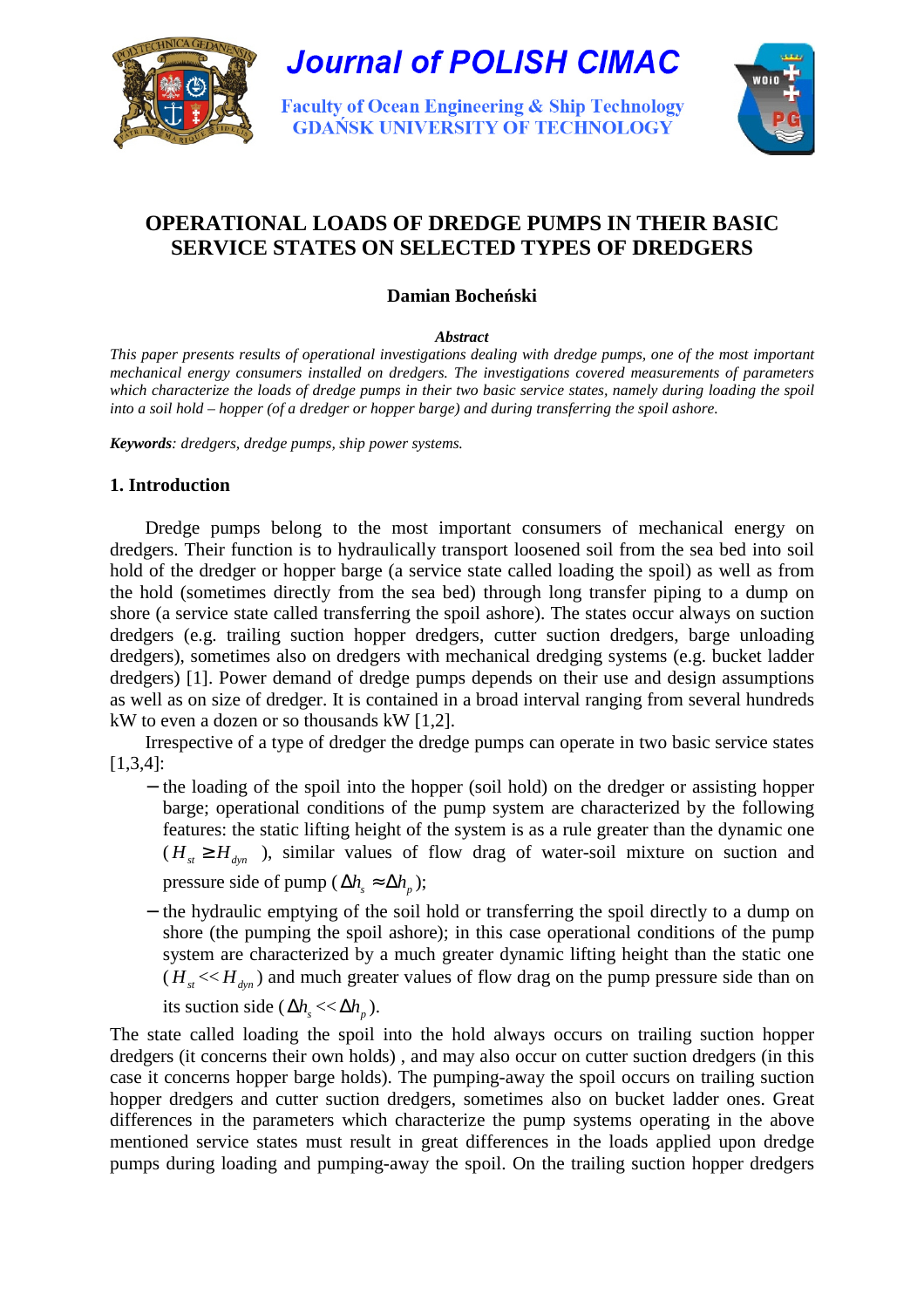the using of the same pumps both for the loading and pumping-away the spoil is common. Then their driving systems are fitted with multi-speed gear transmission devices.

To know service loads of dredge pumps (and also other large power consumers) is crucial in the designing of dredger power systems as it makes it possible to predict loads to be applied to pumps on a designed dredger.

This paper presents results of operational investigations which concern the driving loads of dredge pumps on 10 dredgers of various types. The investigations have been a part of a more comprehensive research on power consumption of technological processes on three main types of dredgers, carried out in the years 2000÷2003 and 2005÷2006 [5]. The results have been supplemented with those from other investigations carried out by other measuring teams, and dealing with four successive dredgers [5, 6, 7, and 8].

#### **2. Measurement methods**

The measurement methods implemented during the investigations depended on design solution of dredge pump driving system, as well as on stationary measuring instruments installed on a given dredger and their possible use for determination of instantaneous power demanded by a dredge pump. By making use of the measurement results and knowing efficiency characteristics of power transmission systems, instantaneous power values on drive coupling of a given dredge pump, were determined [9]. To this end the following methods were applied [9]:

- − the method to which the measuring of the parameters of electric current absorbed from the network by electric motor driving the pump, was applied; the method was used on the dredgers of diesel-electric drive of the pumps (the dredgers : the *Inż*. *M. Bukowski*, *In*Ŝ*. S. Ł*ę*gowski, Geopotes 15*),
- − the method to which the measuring of the parameters characterizing operation of the pumps , i.e. their capacity (measured by means of stationary instruments) and lifting height (measured by means of manometers installed on suction and pressure side of pumps) was applied; the knowledge of values of pump lifting height as well as efficiency characteristics of a given pump ( corrected with regard to the case of watersoil mixture pumping [4]) and its mechanical transmission gear (if applied), made it possible to determine the power on the pump drive coupling ; the method was applied to determination of the service loads of dredge pumps on the following dredgers and barge unloading dredgers: the *Kostera, Kronos, Trojan, Toruń, Małż II, Rozkolec* and *Raja*.

On the basis of the performed analysis of changes in loads of dredge pumps it was assumed that measurements of operational loads of the pumps will be carried out every 5th minute [9].

To determine operational load characteristics of dredge pumps, knowledge of changes of the loads for a long period is necessary. A large number of instantaneous values of the loads make it possible to perform their statistical assessment properly. The average duration time of dredging work carried out by dredgers amounts to about 2500 h/year [9]. As to carry out such investigations on every tested dredgers for so long time was not possible the service investigations were planned to cover at least 5% of the duration time of dredging work on each of the tested dredger, i.e. about 125 h [9]. Most of the service investigations were carried out in 24 h cycles.

The performed investigations made it possible to determine the load distribution characteristics of dredge pumps during loading the winning to the soil hold and during transferring the soil ashore; the characteristics contained the following: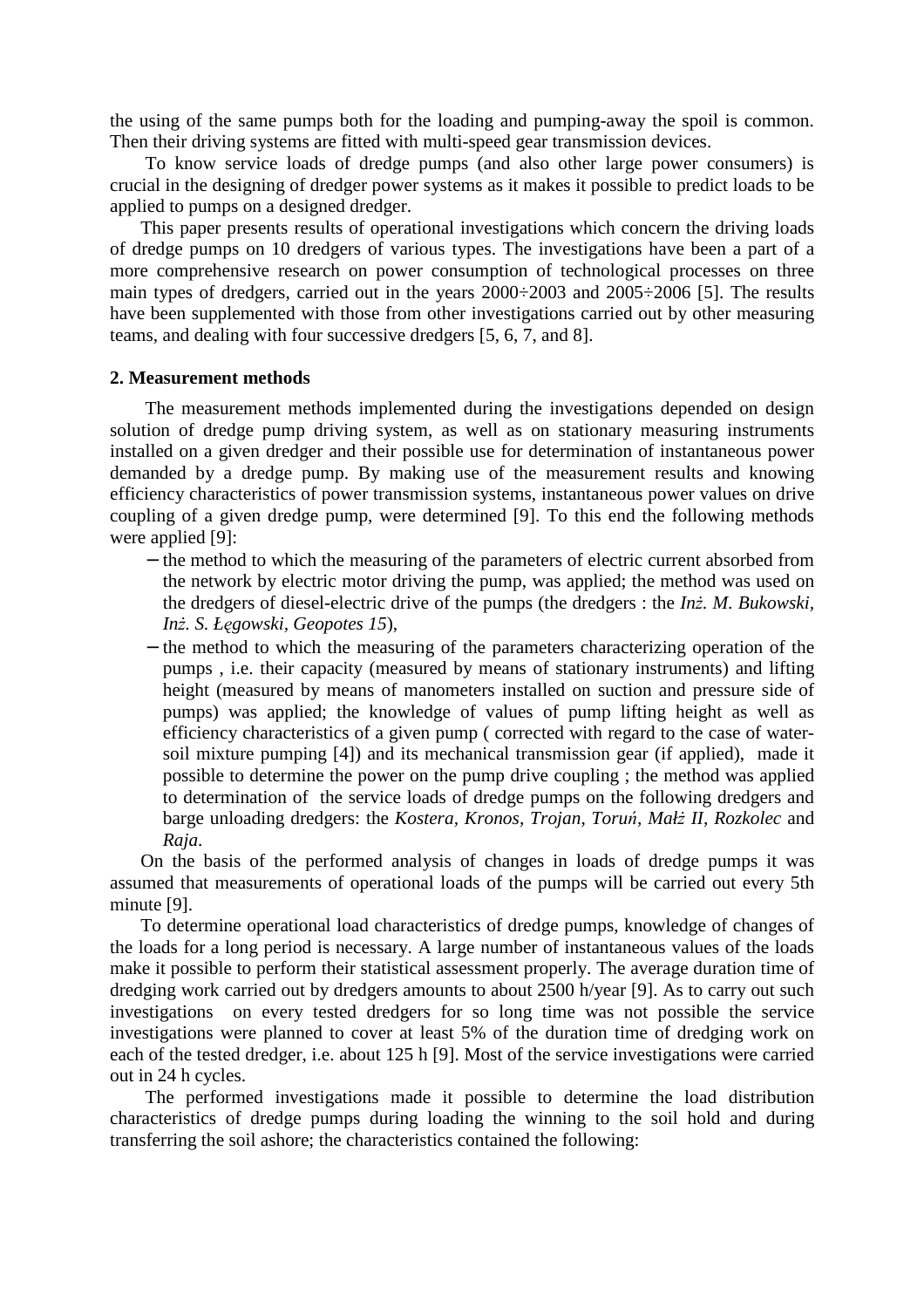*av sp*  $(N_{DP}^{av})^{ls}(N_{DP}^{av})^{sp}$  - average loads on dredge pumps during loading and transferring -away the spoil, respectively;

$$
(\sigma_{DP})^{\text{ls}} (\sigma_{DP})^{\text{sp}}
$$
 - standard deviations of load distribution of dredge pumps;

$$
V_{DP} = \frac{\sigma_{DP}}{N_{DP}^{av}}
$$
 variation coefficient of load distribution of dredge pump;

 $(\lambda_{DP}^{sp})$  $\lambda_{DP}^{ls}$  ( $\lambda_{DP}^{sp}$ ) - a coefficient which determines participation of duration time of dredge pump operation during loading and transferring the spoil ashore, respectively.

### **3. Load distribution of dredge pumps during loading the spoil to hopper**

The analysis covered results obtained from 8 trailing suction hopper dredgers. Tab. 1 shows the data which characterize load distributions of dredge pumps of the analyzed dredgers during carrying–out operations associated with loading the spoil to soil hold , i.e.  $\left(\, \left( N_{\,DP}^{\,av} \right)^{ls}, \left( \sigma_{\,DP} \right)^{ls}, \left( \nu_{\,DP} \right)^{ls}, \lambda_{\,P}^{ls} \,$ *DP ls DP ls*  $(N_{DP}^{av})^{ls}$ ,  $(\sigma_{DP})^{ls}$ ,  $(V_{DP})^{ls}$ ,  $\lambda_{DP}^{ls}$ . There are also given values of the nominal power on couplings of dredge pumps  $N_{DP}^{nom}$  as well as calculated values of the relative average loads of dredge pumps  $\overline{N}_{DP}^{av}$ . In Fig. 1 are showed the load histograms of dredge pumps on selected dredgers during loading the spoil to hopper (soil hold). Particular numerical values of instantaneous loads on dredge pumps were grouped into left-side open quantification intervals of identical width. The quantification interval width resulted from division of the range determined by the minimum and maximum service power of dredge pumps. With a view of accuracy of calculations 10 quantification intervals were assumed [10]. The histograms are presented together with relevant curves of normal distribution density, i.e. one of the theoretical distributions most often used for approximation of load distribution of main power consumers on dredgers [3, 9, and 10].

| Dredger         | $N_{\rm\scriptscriptstyle{DP}}^{\rm\scriptscriptstyle nom}$<br>DP | $N_{DP}^{av}$              | $\overline{N}_{DP}^{av}$ | $\sigma_{_{DP}}$ | $V_{DP}$       | $\mathcal{\lambda}_{DP}^{ls}$ | $\mathfrak{m}$ | References |
|-----------------|-------------------------------------------------------------------|----------------------------|--------------------------|------------------|----------------|-------------------------------|----------------|------------|
|                 | kW                                                                | kW                         |                          | kW               |                |                               |                |            |
| Kostera         | 125                                                               | 82,1                       | 0,657                    | 6,9              | 0,084          | 0,98                          | 846            | $[\ast]$   |
| Kronos          | 150                                                               | 95,1                       | 0,634                    | 7,8              | 0,082          | 0,97                          | 498            | $[\ast]$   |
| Łęgowski        | $2\times 550$                                                     | 774,9                      | 0,704                    | 62,3             | 0.08           | 0,98                          | 1542           | $[\ast]$   |
| <b>Bukowski</b> | $2\times550$                                                      | 786,4<br>$488,4^{\degree}$ | 0,715<br>0,444           | 54,5<br>61,1     | 0.069<br>0,125 | 0.97<br>0,95                  | 486<br>497     | $[\ast]$   |
| <b>Nautilus</b> | 870                                                               | 706,8                      | 0,812                    | 26,2             | 0,037          |                               |                | [6]        |
| Gogland         | $2\times1180$                                                     | 1787,1                     | 0,757                    | 61,2             | 0,034          |                               |                | $[7]$      |
| Geopotes 15     | $2\times1550$                                                     | 1987,7                     | 0,641                    | 71,9             | 0,036          | 0,98                          | 592            | $[\ast]$   |
| Lange Wapper    | 3200                                                              | 2482,6                     | 0,776                    |                  |                |                               |                | [8]        |
| average         |                                                                   |                            | 0,712                    |                  | 0,06           | 0,972                         |                |            |

*Tab.1. Characteristics of load distributions of dredge pumps on dredgers during loading the spoil to hopper* 

\*) – pump operation connected with very soft soil (silts)

*m* - sample number

[∗] – self investigations

All the investigated dredgers operated in spoil the medium sandy soil. Only in one case (the dredger *"Bukowski*") the dredger operated in spoil the very soft soil (the so called silts) during removing the silt from water path. For dredging the soil of the kind other values of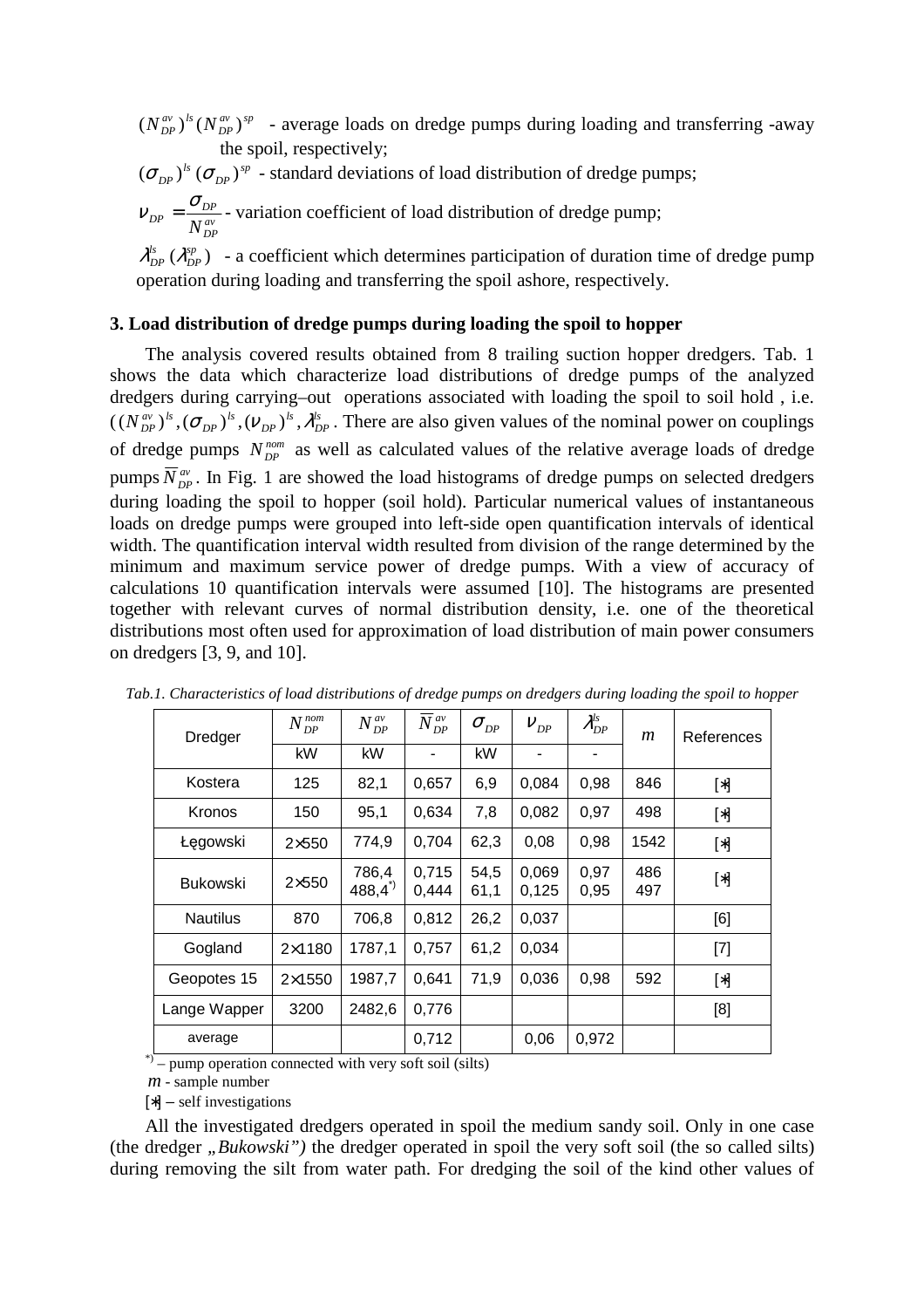operational parameters of the pumps are recommended [2, 4], therefore in the case of the dredger "*Bukowski*" the respective results are given for two kinds of dredged soil.

The performed calculations of load distributions of dredge pumps during loading the spoil showed that for particular dredgers the relative average loads were contained within the range of 0,634÷0,776 at the mean value of 0,712 and distribution variation coefficient value contained in the range of  $0.034 \div 0.082$  at the mean value of 0,06. The presented data concern operation in medium sandy soils. The rather small values of distribution variation coefficients of pumps result from operational conditions of the pumps during loading the spoil. Power values demanded by the pumps are influenced first of all by water-soil mixture density and depth of water in a dredged area. The rather small changes of the parameters at the practically constant length of the piping (it concerns external trailing suction pipes) result just from the small values of the above mentioned coefficients.

The pump operation in light soils is associated with lower average values of pump loads. On the dredger *"Bukowski*" the average load value of the pumps dredging the light soil (silt) reached less than 65% of the loads of the same pumps during operation in medium soils.

Values of the coefficient  $\lambda_{DP}^{ls}$  were contained in the range of 0,95÷0,98 at the mean value of 0,972.



*Fig.1. Load histograms of dredge pumps on trailing suction hopper dredgers during loading the spoil; a) the dredger* "Kostera", b) the dredger "Łęgowski", c) the dredger "Bukowski", d) the dredger "Geopotes 15".

#### **4. Load distribution of dredge pumps during transferring the spoil ashore**

The analysis covered results obtained from 13 dredgers (including 7 trailing suction hopper dredgers, 3 cutter suction dredgers, 2 barge unloading dredgers and 1 bucket ladder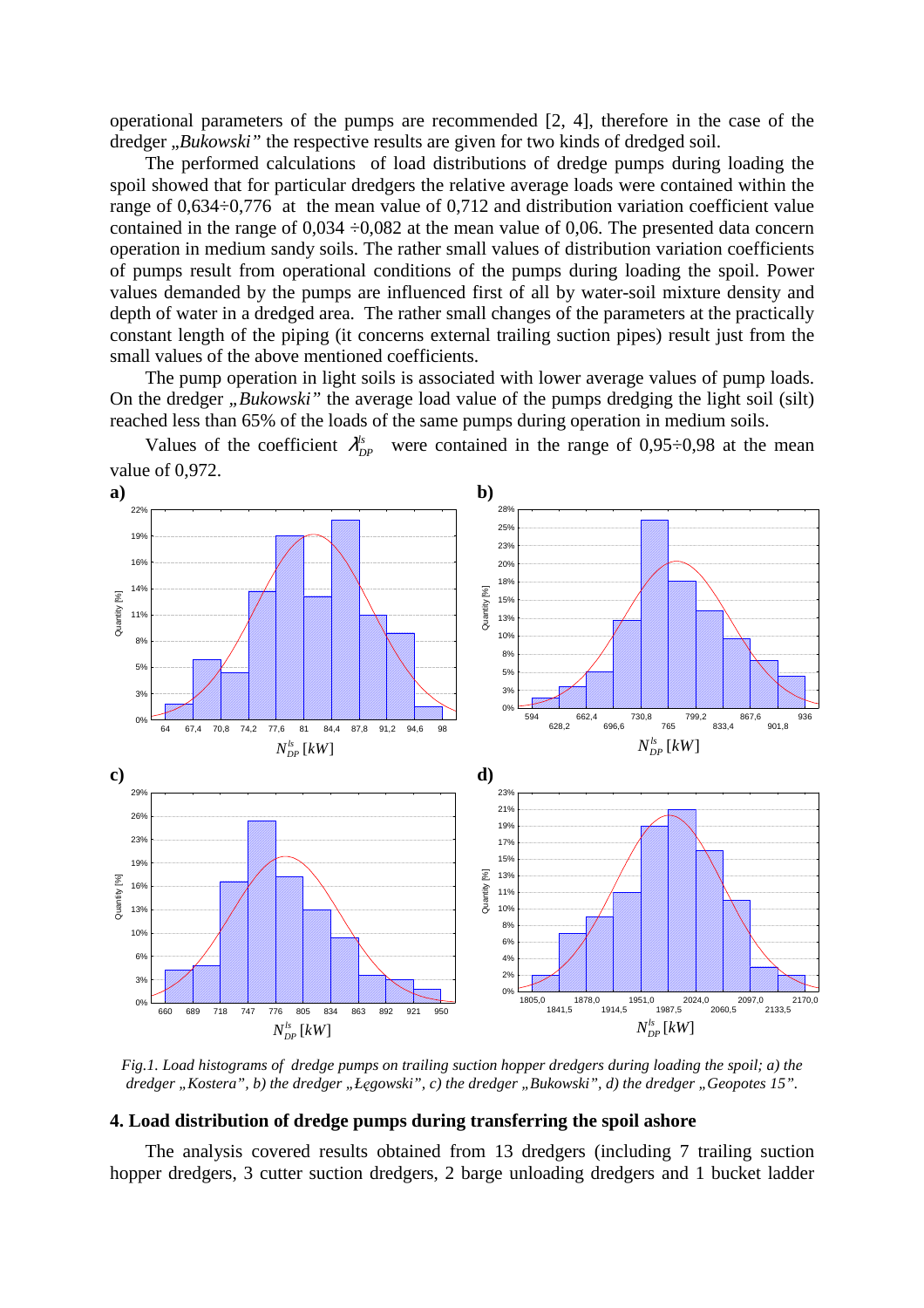dredger) The below presented Tab. 2 shows the data which characterize load distributions of dredge pumps of the 13 dredgers during carrying –out operations associated with transferring the spoil ashore. Like in the case of the loading, in Tab. 2 are given the nominal power values of the dredge pumps intended for transferring the winning ashore. The principles for elaboration of histograms are the same as in the case of the pump service state of loading the winning.

| Dredger         | $N_{DP}^{nom}$ | $N_{DP}^{av}$             | $\bar N_{\scriptscriptstyle DP}^{\scriptscriptstyle\mathit{av}}$ | $\sigma_{_{DP}}$ | $V_{DP}$                 | $\lambda_{DP}^{sp}$      | $\mathfrak{m}$ | References                                                                                                                                                                                                                                                                                                                                                                                                                                                                                                                                                                                                                                                                                                          |
|-----------------|----------------|---------------------------|------------------------------------------------------------------|------------------|--------------------------|--------------------------|----------------|---------------------------------------------------------------------------------------------------------------------------------------------------------------------------------------------------------------------------------------------------------------------------------------------------------------------------------------------------------------------------------------------------------------------------------------------------------------------------------------------------------------------------------------------------------------------------------------------------------------------------------------------------------------------------------------------------------------------|
|                 | kW             | kW                        | $\overline{\phantom{a}}$                                         | kW               | $\overline{\phantom{a}}$ | $\overline{\phantom{0}}$ |                |                                                                                                                                                                                                                                                                                                                                                                                                                                                                                                                                                                                                                                                                                                                     |
| Kostera         | 325            | 216,5                     | 0,666                                                            | 29,6             | 0,137                    | 0,98                     | 918            | $[\ast] % \begin{center} % \includegraphics[width=\linewidth]{imagesSupplemental_3.png} % \end{center} % \caption { % Our method can be used for the use of the image. % Note that the \emph{Re}(X) is the same number of times, and the \emph{Re}(X) is the same number of times. % \label{fig:Re}(X) is the same number of times, and the \emph{Re}(X) is the same number of times. % \label{fig:Re}(X) is the same number of times. % \label{fig:Re}(X) is the same number of times. % \label{fig:Re}(X) is the same number of times. % \label{fig:Re}(X) is the same number of times. % \label{fig:Re}(X) is the same number of times. % \label{fig:Re}(X) is the same number of times$                         |
| Kronos          | 420            | 189,4                     | 0,451                                                            | 20,6             | 0,109                    | 0,99                     | 756            | $[\ast] % \begin{center} % \includegraphics[width=\linewidth]{imagesSupplemental_3.png} % \end{center} % \caption { % Our method can be used for the use of the image. % Note that the \emph{Re}(X) is the same number of times, and the \emph{Re}(X) is the same number of times. % \label{fig:Re}(X) is the same number of times, and the \emph{Re}(X) is the same number of times. % \label{fig:Re}(X) is the same number of times. % \label{fig:Re}(X) is the same number of times. % \label{fig:Re}(X) is the same number of times. % \label{fig:Re}(X) is the same number of times. % \label{fig:Re}(X) is the same number of times. % \label{fig:Re}(X) is the same number of times$                         |
| Łęgowski        | 1100           | 832,9                     | 0,757                                                            | 101,4            | 0,122                    | 0,99                     | 1156           | $[\ast] % \begin{center} % \includegraphics[width=\linewidth]{imagesSupplemental_3.png} % \end{center} % \caption { % Our method can be used for the use of the image. % Note that the \emph{Re}(X) is the same number of the image. % Note that the \emph{Re}(X) is the same number of the image. % Note that the \emph{Re}(X) is the same number of the image. % Note that the \emph{Re}(X) is the same number of the image. % Note that the \emph{Re}(X) is the same number of the image. % Note that the \emph{Re}(X) is the same number of the image. % Note that the \emph{Re}(X) is the same number of the image. % Note that the \emph{Re}(X) is the same number of the image. % Note that the \emph{Re}(X$ |
| <b>Bukowski</b> | 1100           | 835,7<br>$651,6^{\prime}$ | 0,759<br>0,592                                                   | 52,8<br>82,7     | 0,064<br>0,127           | 0,98                     | 465<br>424     | $[\ast] % \begin{center} % \includegraphics[width=\linewidth]{imagesSupplemental_3.png} % \end{center} % \caption { % Our method can be used for the use of the image. % Note that the \emph{Re}(X) is the same number of times, and the \emph{Re}(X) is the same number of times. % \label{fig:Re}(X) is the same number of times, and the \emph{Re}(X) is the same number of times. % \label{fig:Re}(X) is the same number of times. % \label{fig:Re}(X) is the same number of times. % \label{fig:Re}(X) is the same number of times. % \label{fig:Re}(X) is the same number of times. % \label{fig:Re}(X) is the same number of times. % \label{fig:Re}(X) is the same number of times$                         |
| Gogland         | 2360           | 1815,9                    | 0,769                                                            | 178,4            | 0,098                    |                          |                | $[7]$                                                                                                                                                                                                                                                                                                                                                                                                                                                                                                                                                                                                                                                                                                               |
| Geopotes 15     | 3100           | 2211,1                    | 0,713                                                            | 239,9            | 0,109                    | 0,99                     | 517            | $[\ast] % \begin{center} % \includegraphics[width=\linewidth]{imagesSupplemental_3.png} % \end{center} % \caption { % Our method can be used for the use of the image. % Note that the \emph{Re}(X) is the same number of the image. % Note that the \emph{Re}(X) is the same number of the image. % Note that the \emph{Re}(X) is the same number of the image. % Note that the \emph{Re}(X) is the same number of the image. % Note that the \emph{Re}(X) is the same number of the image. % Note that the \emph{Re}(X) is the same number of the image. % Note that the \emph{Re}(X) is the same number of the image. % Note that the \emph{Re}(X) is the same number of the image. % Note that the \emph{Re}(X$ |
| Lange Wapper    | 8900           | 3861,9                    | 0,434                                                            |                  |                          |                          |                | [8]                                                                                                                                                                                                                                                                                                                                                                                                                                                                                                                                                                                                                                                                                                                 |
| Trojan          | 1000           | 536,7                     | 0,537                                                            | 122,9            | 0,229                    | 0,96                     | 1437           | $[\ast] % \begin{center} % \includegraphics[width=\linewidth]{imagesSupplemental_3.png} % \end{center} % \caption { % Our method can be used for the use of the image. % Note that the \emph{Re}(X) is the same number of the image. % Note that the \emph{Re}(X) is the same number of the image. % Note that the \emph{Re}(X) is the same number of the image. % Note that the \emph{Re}(X) is the same number of the image. % Note that the \emph{Re}(X) is the same number of the image. % Note that the \emph{Re}(X) is the same number of the image. % Note that the \emph{Re}(X) is the same number of the image. % Note that the \emph{Re}(X) is the same number of the image. % Note that the \emph{Re}(X$ |
| Toruń           | 840            | 431,5                     | 0,514                                                            | 52,3             | 0,121                    | 0,96                     | 896            | $[\ast] % \begin{center} % \includegraphics[width=\linewidth]{imagesSupplemental_3.png} % \end{center} % \caption { % Our method can be used for the use of the image. % Note that the \emph{Re}(X) is the same number of times, and the \emph{Re}(X) is the same number of times. % \label{fig:Re}(X) is the same number of times, and the \emph{Re}(X) is the same number of times. % \label{fig:Re}(X) is the same number of times. % \label{fig:Re}(X) is the same number of times. % \label{fig:Re}(X) is the same number of times. % \label{fig:Re}(X) is the same number of times. % \label{fig:Re}(X) is the same number of times. % \label{fig:Re}(X) is the same number of times$                         |
| Scorpio         | 2100           | 1667,5                    | 0,794                                                            | 278,6            | 0,167                    |                          |                | [5]                                                                                                                                                                                                                                                                                                                                                                                                                                                                                                                                                                                                                                                                                                                 |
| Rozkolec        | 3260           | 1188,1                    | 0,365                                                            | 334,8            | 0,282                    | 0,98                     | 636            | $[\ast] % \begin{center} % \includegraphics[width=\linewidth]{imagesSupplemental_3.png} % \end{center} % \caption { % Our method can be used for the use of the image. % Note that the \emph{Re}(X) is the same number of times, and the \emph{Re}(X) is the same number of times. % \label{fig:Re}(X) is the same number of times, and the \emph{Re}(X) is the same number of times. % \label{fig:Re}(X) is the same number of times. % \label{fig:Re}(X) is the same number of times. % \label{fig:Re}(X) is the same number of times. % \label{fig:Re}(X) is the same number of times. % \label{fig:Re}(X) is the same number of times. % \label{fig:Re}(X) is the same number of times$                         |
| Raja            | 540            | 240,5                     | 0,445                                                            | 32,3             | 0,134                    | 0,99                     | 576            | $[\ast] % \begin{center} % \includegraphics[width=\linewidth]{imagesSupplemental_3.png} % \end{center} % \caption { % Our method can be used for the use of the image. % Note that the \emph{Re}(X) is the same number of the image. % Note that the \emph{Re}(X) is the same number of the image. % Note that the \emph{Re}(X) is the same number of the image. % Note that the \emph{Re}(X) is the same number of the image. % Note that the \emph{Re}(X) is the same number of the image. % Note that the \emph{Re}(X) is the same number of the image. % Note that the \emph{Re}(X) is the same number of the image. % Note that the \emph{Re}(X) is the same number of the image. % Note that the \emph{Re}(X$ |
| Małż II         | 250            | 158,26                    | 0,633                                                            | 30,78            | 0,194                    | 0,96                     | 482            | $[\ast] % \centering \includegraphics[width=0.9\columnwidth]{figures/fig_10.pdf} \caption{The graph $\mathcal{N}_1$ is a function of the number of~\textit{N}_1$ and the number of~\textit{N}_2$ is a function of the number of~\textit{N}_1$ (left) and the number of~\textit{N}_2$ (right).} \label{fig:1}$                                                                                                                                                                                                                                                                                                                                                                                                       |
| average         |                |                           | 0,603                                                            |                  | 0,147                    | 0,978                    |                |                                                                                                                                                                                                                                                                                                                                                                                                                                                                                                                                                                                                                                                                                                                     |

*Tab.2. Characteristics of load distributions of dredge pumps on dredgers during transferring the spoil ashore*

[∗] – self investigations

Like in the case of the loading, the investigated dredgers transferred ashore mainly medium soil. And, only the dredger *"Bukowski"* operated also in light soil. For this reason results for two kinds of soil are given for this dredger.

The performed calculations of distribution parameters of loads on dredge pumps during transferring the spoil ashore showed that for particular dredgers the relative average loads were contained in the range of  $0,365 \div 0,794$  at its mean value of 0,603 and variation coefficient in the range of  $0,064 \div 0,282$  at its mean value of 0,147. The above given values concern operation in medium soils.

Attention should be paid to the fact of greater absolute average values of loads on pumps during transferring the winning as compared with those in the case of loading (such situation takes place on trailing suction hopper dredgers). It results from that during transferring the spoil power value demanded by the pumps depends mainly on length of piping for transferring the winning. In the case of single dredge pump systems such values are on average 2,2÷2,3 times greater, and for the systems of two dredge pumps such values are about  $1,1\div 1,2$  times greater in the state of transferring the winning ashore.

Values of variation coefficients of load distribution of pumps during transferring the spoil are greater than in the case of loading operations. Varying transfer piping length directly influences changes of pump loads during transferring the winning. As results from the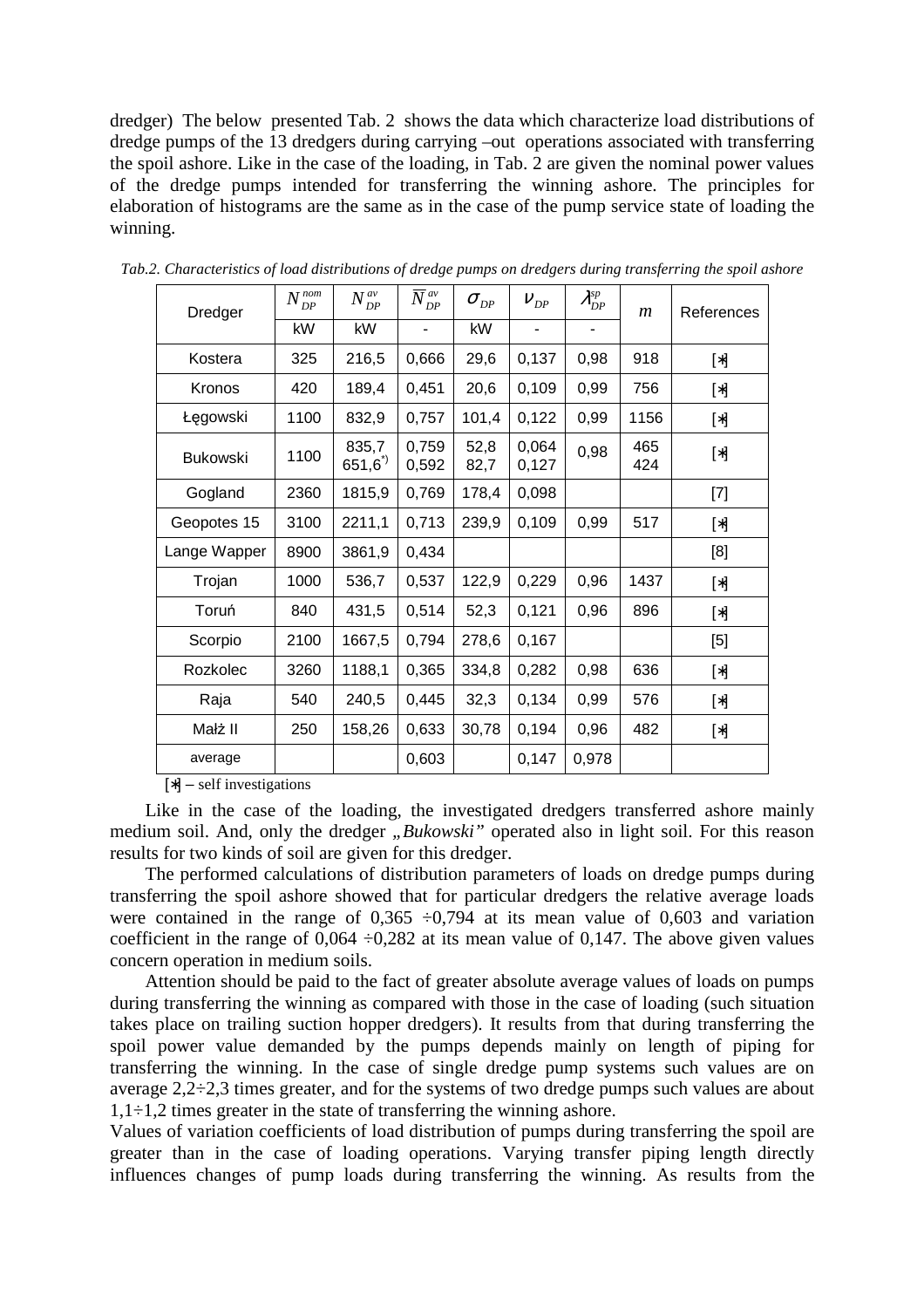performed investigations the maximum transfer piping length  $L_{\text{sp}}^{\text{max}}$  reached on average 4,46 $L_{sp}^{\min}$  (where  $L_{sp}^{\min}$  - minimum transfer piping length) [9].

Values of the coefficient  $\lambda_{DP}^{sp}$  are close to those of  $\lambda_{DP}^{ls}$  and are contained in the range of 0,96÷0,99 at its mean value of 0,978.



*Fig.2. Load histograms of dredge pumps on dredgers during transferring the spoil; a) the tshd "Kostera", b) the tshd "Łęgowski", c) the tshd "Geopotes 15", d) the csd "Trojan", e) the barge unloading dredger* "Rozkolec", f) the bld "MałżII"

Where: tshd – trailing suction hopper dredger,